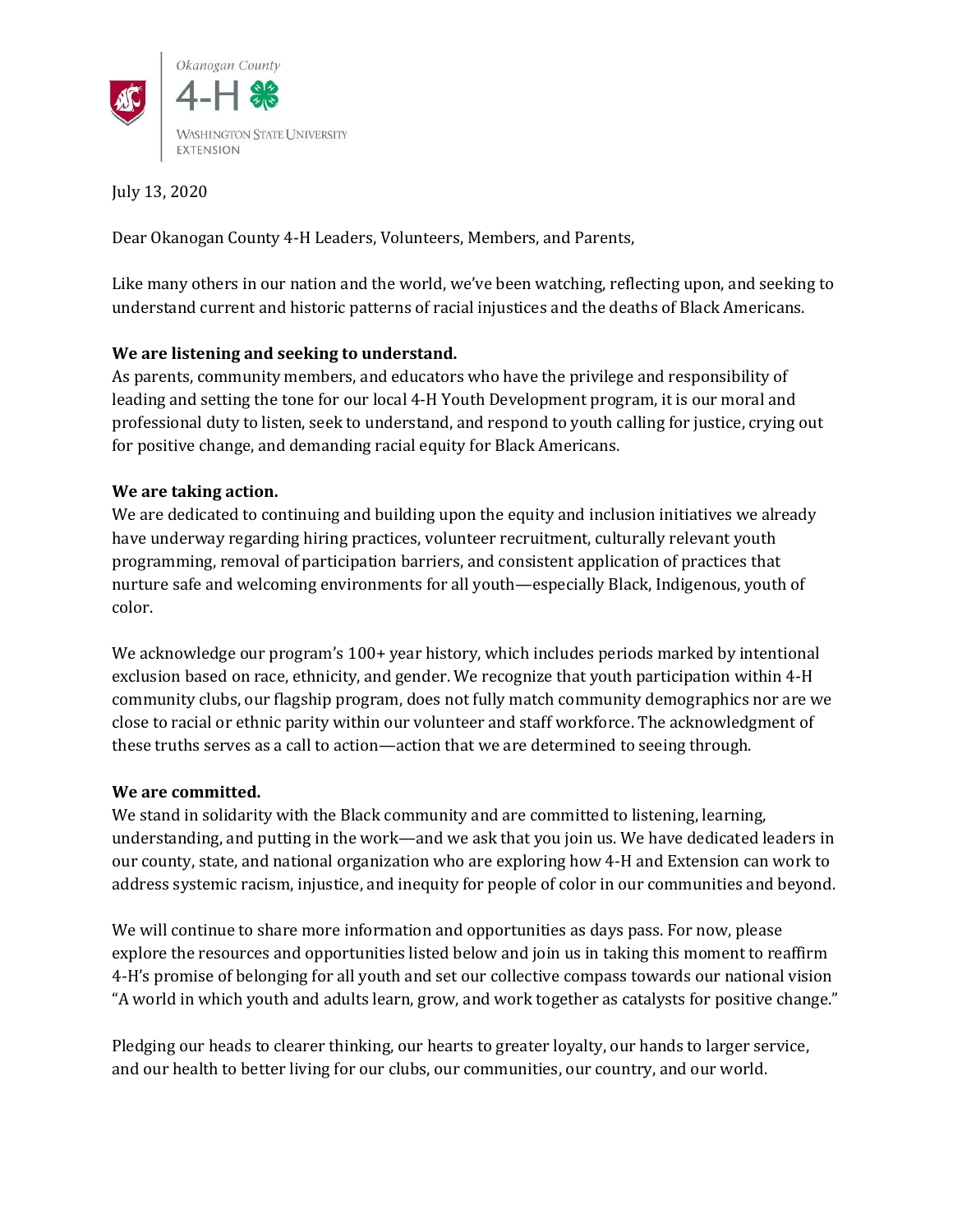Sincerely,

**WSU Okanogan County 4-H Youth Development Team 509-422-7245 o[r okanogan.county@wsu.edu](mailto:okanogan.county@wsu.edu)**

Ratastra Moffitto-Hemmer

Natasha Moffitt-Hemmer WSU Okanogan County 4-H Extension Coordinator

Kayla Muells

Kayla Wells WSU Okanogan County Extension Director

# **Join or support a WSU / 4-H lead effort:**

- Facing Racism: A project that supports civil dialogue about race relations in a diverse nation--upcoming opportunities for adults and teens to join a discussion and action group. Contact Michael Wallace [\(mlwallace@wsu.edu\)](mailto:mlwallace@wsu.edu), 4-H's project lead, for details.
- [True Leaders in Equity:](https://4-h.org/true-leaders-in-equity-institute/) A state and national leadership opportunity for teens ages 15-19 to develop the skills, competences, and connections they need to carry out equity projects in their home county and state.
- [WA State 4-H Teen Equity & Inclusion Task Force:](https://extension.wsu.edu/4h/youth/teen-leadership-opportunities/state-opportunities/) A statewide leadership opportunity for teens ages 14-19 to explore, create, and promote change in support of 4-H youth.
- WA 4-H Equity & Inclusion Committee: 4-H volunteers, parents, and teens are invited to join the committee's review and resource team to share ideas and effort in support of positive change. Contact Alison White [\(alison.white@wsu.edu\)](mailto:alison.white@wsu.edu), committee chair, for details.

# **Lead or support a 4-H project related to cultural awareness, belonging, or social justice:**

- [4-H Diversity & Inclusion projects:](https://shop4-h.org/collections/diversity-inclusion-curriculum) Project resources include youth-led service-learning, global youth citizenship, exploring diversity, learning about culture through food, ¡Qué Rico! La Cultura, and more.
- [4-H Social Justice Youth Development:](https://docs.wixstatic.com/ugd/dd590a_72a1bbcd26ae4b44ba8a5877bb40370b.pdf) A guide for 4-H educators, program staff, and volunteers to spark conversations, awareness, and youth-led projects.
- [Be SAFE \(Safe, Affirming & Fair Environments\):](https://shop4-h.org/collections/diversity-inclusion-curriculum/products/be-safe-affirming-fair-environments-curriculum) A guide designed to help youth ages 11-14 and adults work in partnership to create SAFE environments.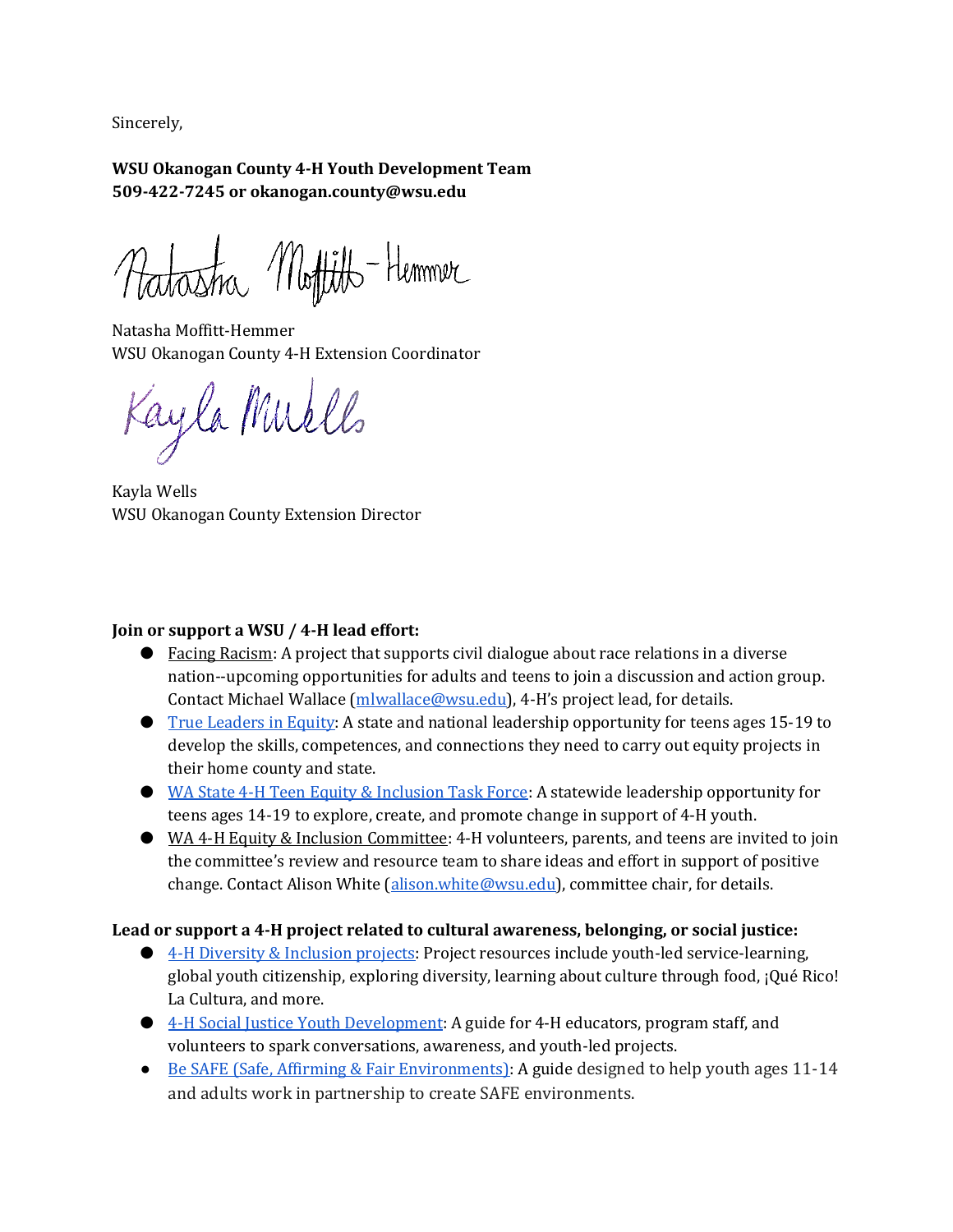● [4-H Youth-led Community Conversations:](https://www.ksre.k-state.edu/news/stories/2020/05/4h-youth-lead-civic-discourse-in-communities.html) A program idea from Kansas State 4-H to encourage civil discourse around difficult topics.

# **Resources for talking about racism and other difficult topics with youth:**

- [Talking About Race:](https://nmaahc.si.edu/learn/talking-about-race) A resource for parents, caregivers, and educators from Smithsonian and the National Museum of African American History and Culture.
- [Talking Race with Youth Children:](https://www.npr.org/2019/04/24/716700866/talking-race-with-young-children?fbclid=IwAR262i36JkNreR2lYg0pPPHDPL9u6iyHSVkMV2vrR3Ehdl-1oG-0ZlXKMrY) A 20-minute podcast from Life Kit, a partnership between Sesame Street and NPR.
- [Table Talk: Family Conversations about Current Events:](https://www.adl.org/education/resources/tools-and-strategies/table-talk) Anti-Defamation League
- [Helping Kids Process Violence, Trauma, and Race in a World of Nonstop:](https://www.youtube.com/watch?v=dhjMyOqu2G8&feature=youtu.be) A discussion for parents facilitated by Common Sense Media.

# **Books for youth and families (WSU Okanogan County Extension has a number of books on diversity and race that can be checked out from the office).**

- [Wee Read Diverse Books:](http://hereweeread.com/african-american-natural-hair-book-lis) Picture books for youth feature youth of color, diverse characters, or storylines about identity and experiences.
- [Coretta Scott King Book Award Winners:](https://www.commonsensemedia.org/lists/coretta-scott-king-book-award-winners) A Common Sense Media list of books for youth ages 2-13+ that demonstrate an appreciation of African American culture, history, stories, and universal human values.
- [Books featuring Native American Youth:](https://www.commonsensemedia.org/lists/books-about-native-americans) A Common Sense Media list of books for youth ages 2-13+ that demonstrate an appreciation of Native American culture, history, and stories.
- [Books featuring Latino Youth:](https://www.commonsensemedia.org/lists/latinx-books) A Common Sense Media list of books for youth ages 2-13+ that reflect the Latino experience in various national and cultural contexts.
- ["These Books Can Help You Explain Racism and Protest to Your Kids"](https://nyti.ms/2ZWMjsm): New York Times

# **Other related resources:**

- [National 4-H Council Equity Toolkit:](https://access-equity-belonging.extension.org/resources/national-4-h-council-equity-toolkit/) Resources on topics related to diversity, inclusion, and equity to support learning, celebrate belonging, and create access.
- [eXtension's Diversity, Equity, and Inclusion site:](https://dei.extension.org/) A professional development offering of the eXtension Foundation Impact Collaborative; a resource primarily designed for 4-H staff but full of resources and lesson plans which are available to all.
- [EmbraceRace:](https://www.embracerace.org/resources) A non-profit dedicated to helping parents, educators, and other adults in the lives of children to raise children who are thoughtful, informed, and brave about race--to raise children to become the adults that a thriving, multiracial democracy needs.
- [WA State 4-H Diversity, Equity, and Inclusion Resources:](https://extension.wsu.edu/4h/for-volunteers/volunteer-training/diversity-and-inclusion-resources/) A list of resources regarding equity and inclusion, immigrants and new Americans, LGBTQ+ youth, race and ethnicity, religion, special needs, and socioeconomics.
- [National 4-H Strategic Plan:](https://nifa.usda.gov/sites/default/files/resources/National%204-H%20Strategic%20Plan%202017.pdf) An outline of the guiding principles and committed to access, equity, and belonging as the base of all 4-H strategies.

# **Related statements from our parent institution and organization:**

● [The Voices We Need to Hear Right Now:](https://4-h.org/about/blog/the-voices-we-need-to-hear-right-now/) Jennifer Sirangelo, President and CEO of National 4-H Council